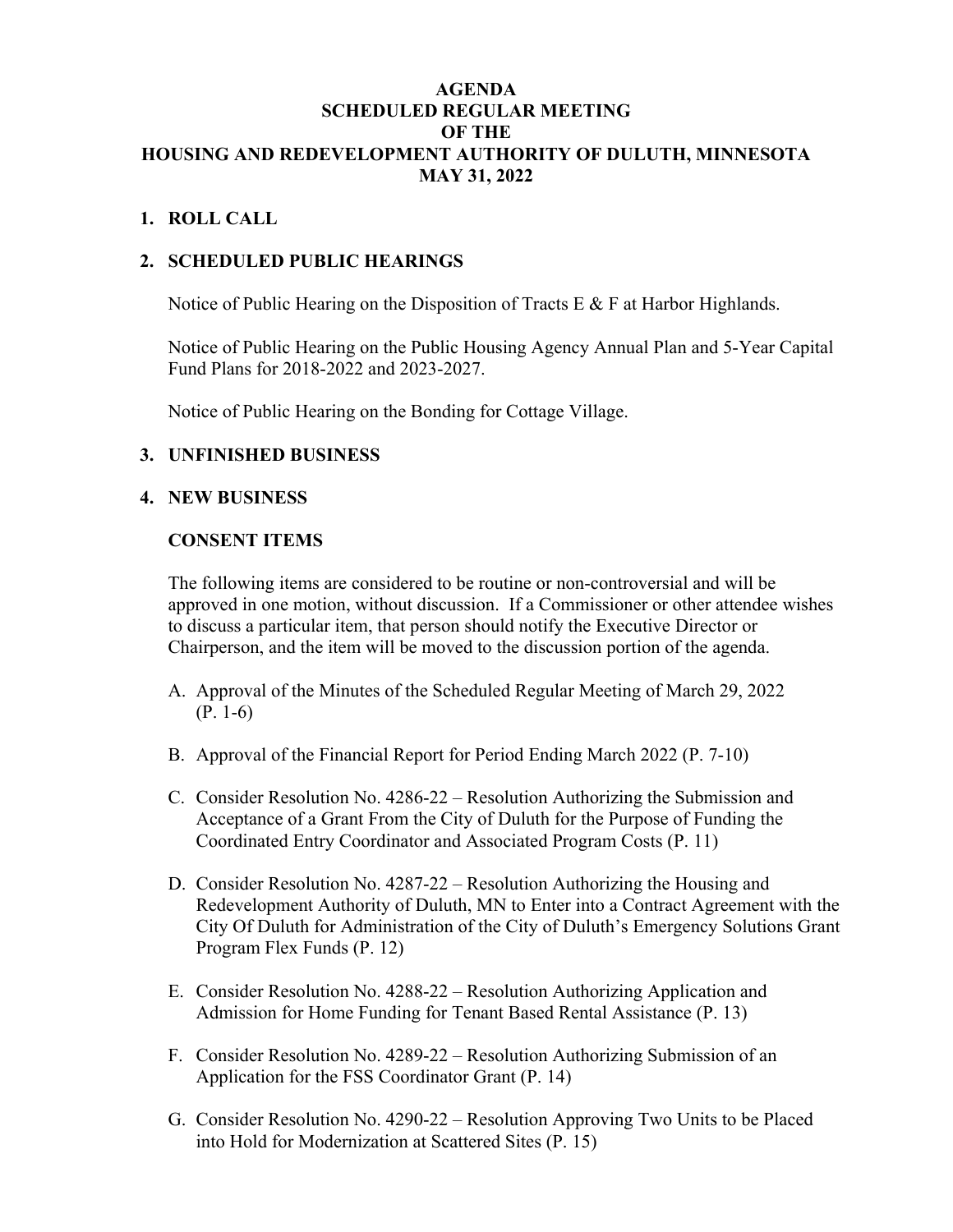- H. Consider Resolution No. 4291-22 Resolution Authorizing the Direct Sale of Lot 14, Block 2, Hawk Ridge Estates First Addition to Sarah George and Joseph Schmit by the Housing and Redevelopment Authority of Duluth, Minnesota (P. 16-17)
- I. Consider Resolution No. 4292-22 Resolution Approving the First Amendment to the Development Agreement with Brewery Creek LLLP (P. 18-23)

### **DISCUSSION ITEMS**

- J. Consider Resolution No. 4293-22 Resolution Approving and Authorizing the Submission of the Fiscal Year 2022 Annual Agency Plan to the Department of Housing and Urban Development (HUD) (P. 24-35)
- K. Consider Resolution No. 4294-22 Resolution Approving Amendments to the 2018- 2022 Capital Fund Action Plan (P. 36-41)
- L. Consider Resolution No. 4295-22 Resolution Approving Amendments to the 2023- 2027 Capital Fund Action Plan (P. 42-50)
- M. Consider Resolution No. 4296-22 Resolution Authorizing the Acquisition of Tax Forfeit Property in the City of Duluth from the St. Louis County Land Department, and Subsequently Execute a Contract for Housing Development with, and Convey Property to, One Roof Community Housing (P. 51-74)
- N. Consider Resolution No. 4297-22 Resolution Ratifying Application and Authorizing Acceptance of Congressionally Directed Funding for the Morgan Park Cottage Village Concept Project (P. 75)
- O. Consider Resolution No. 4298-22 Resolution Approving the Housing Finance Program and Giving Preliminary Approval to the Issuance of Housing Development Revenue Bonds, Series 2022A in an Amount Not to Exceed \$3,000,000 (P. 76-79)
- P. Consider Resolution No. 4299-22 Resolution Authorizing Additional Funding for the Fairmount Cottage Village Development (P. 80)
- Q. Consider Resolution No. 4300-22 Resolution Authorizing the Housing and Redevelopment Authority of Duluth, MN ("Authority") to Make an Application to Minnesota Housing for Their Community Homeownership Impact Funds (P. 81)
- R. Consider Resolution No. 4301-22 Resolution Authorizing Submission of an Application to the HUD Special Applications Center for Disposition Approval of Vacant Land (Tracts E and F) at Harbor Highlands for Housing Development (P. 82)
- S. Consider Resolution No. 4302-22 Resolution Authorizing a Contract for Housing Development with Harborview Phase VI, LLC, for the Construction of Affordable Housing at Harbor Highlands (P. 83-101)